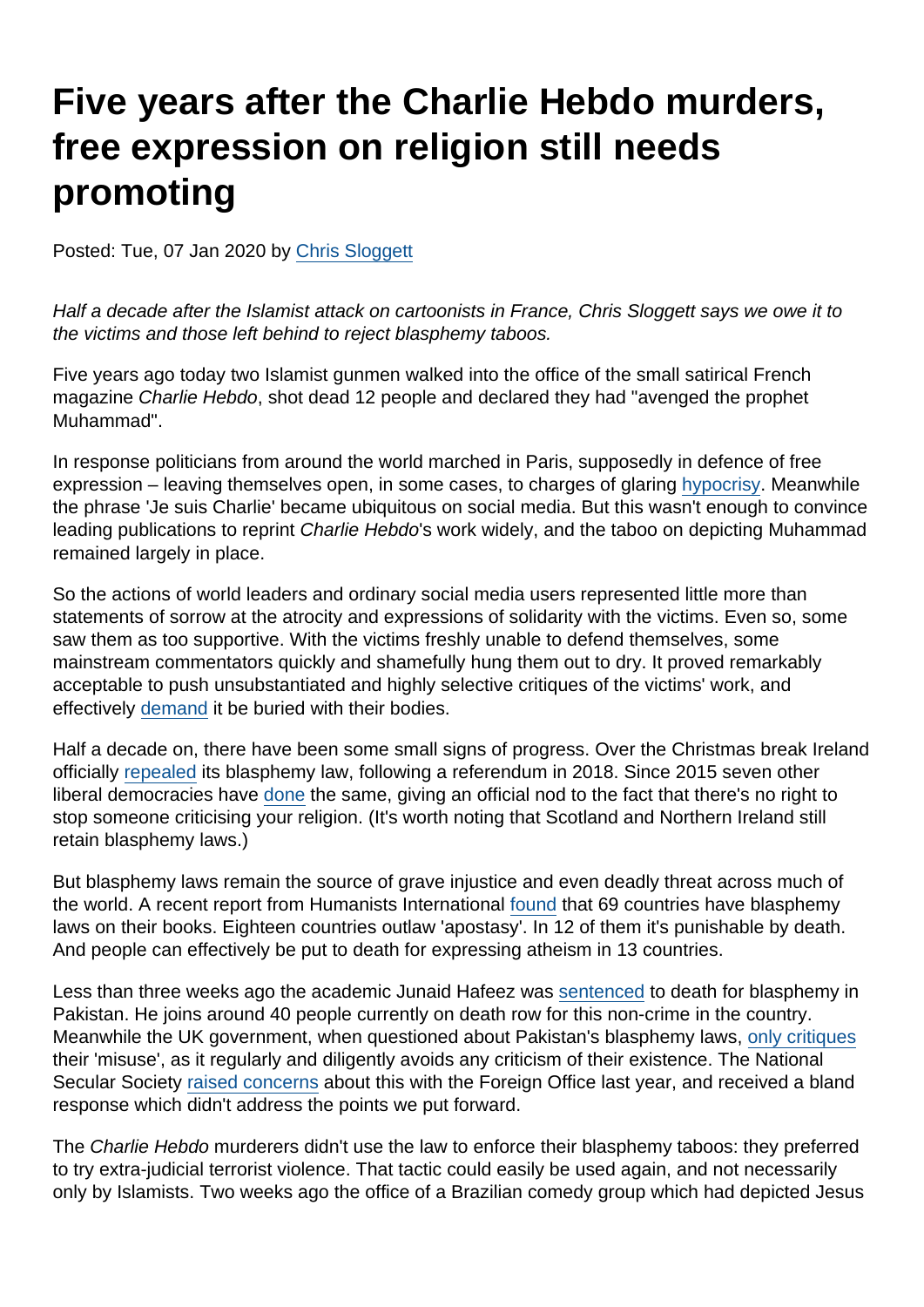as gay in a TV show was [firebombed](https://thehill.com/changing-america/enrichment/arts-culture/475978-far-right-group-claims-responsibility-for-attack-on), with a far-right group claiming responsibility. The echoes of the firebombing of Charlie's offices in 2011 were alarming. (Update, 10 Jan: since this blog was published a Brazilian judge has [ordered](https://www.bbc.co.uk/news/world-latin-america-51043272) Netflix to remove the show and that decision has quickly been [overturned](https://www.bbc.co.uk/news/world-latin-america-51058029) by the country's Supreme Court).

Some have tried to drum up outrage or threatened economic consequences against those who criticise or mock their religious outlook. In recent weeks Christian and Muslim petitioners have [sought](https://metro.co.uk/2019/12/23/netflixs-messiah-sparks-demand-show-ban-anti-islamic-blasphemous-story-11954239/) to prevent the new Netflix show Messiah being broadcast on the basis that it's 'blasphemous'. The methods may be different, but these are still attempts to weaponise religious identity to prevent the criticism of ideas which bullies hold dear.

Then there are softer but perhaps more pervasive forms of censorship. A society which gives free speech on religion the value it deserves should seek to ensure all religions are fair game for mockery, and criticism of it is as ordinary as criticism of any other set of ideas. But the victimblaming that followed the Charlie Hebdo attack highlighted how difficult it is to bring criticism of religion away from the fringes of public conversation.

We still need to be vigilant of this. Over the last 14 months many political parties, local authorities and public bodies have adopted a [censorious](https://www.secularism.org.uk/opinion/2018/11/the-gatekeepers-of-public-debate-cant-patronise-away-anti-muslim-bigotry) definition of 'Islamophobia'; the government has come under pressure to follow suit. The parliamentary group behind the definition dismissed or failed to engage with concerns about the erosion of free speech on Islam, and has spoken approvingly of efforts to prevent "reckless" speech on it. Is that the language that would be used to smear another Charlie Hebdo?

Five years on from the Charlie attack, it remains remarkable that merely showing solidarity with the victims became controversial. But the fact it did, and the energy that free speech defenders had to spend pushing back against the apologists, risks blinding us to the fact there was harder work to do.

That work is ongoing. And it involves not only defending, but actively promoting, the principle that was under attack that day. We owe it not only to the victims but to those left behind – whatever our personal religious outlook or affiliation – to stand for free expression on religion.

#### [Discuss on Facebook](https://www.facebook.com/NationalSecularSociety/posts/2699172810151053?__xts__[0]=68.ARCEE7uglIxnmbNbGq7tI6IOgQQyzJiui7oYxqrbzKTwYOymz5RHVtWAEZ2fgi-MFOUfQiLurK7ZbEddTE7Bhfu9C3CEnjyr0yLNYcQsEKMTMNbdGbl8T0sXgzNeDyM8Fro65p7EkuYfX7uY_ehzEuqqfVh_UTdJOXgFvZ8ZGRrckpTnXPay2MZFfTa8lOF3IrZAVpIihL1XfmQ32VyulWoUTRXkw-ZCb2G_OlEMCodQh-r-O_ANVNZlvenwDs9MdIUTq3gGg5x0KJkG2X2cRTmlH0FApvcwOJr-Tpvty_JX73vvi0Aq2JqyC8MS8zCcyo6dqnOTY5d-5bqaOwvOV0LyYw&__tn__=-R)

#### Chris Sloggett

Chris Sloggett is a former head of communications at the National Secular Society. The views expressed in our blogs are those of the author and may not necessarily represent the views of the NSS. Follow Chris on Twitter: [@ChrisSloggett](https://twitter.com/ChrisSloggett)

## While you're here

Our news and opinion content is an important part of our campaigns work. Many articles involve a lot of research by our campaigns team. If you value this output, please consider supporting us today.

P.S. make sure to check out the related campaigns below.